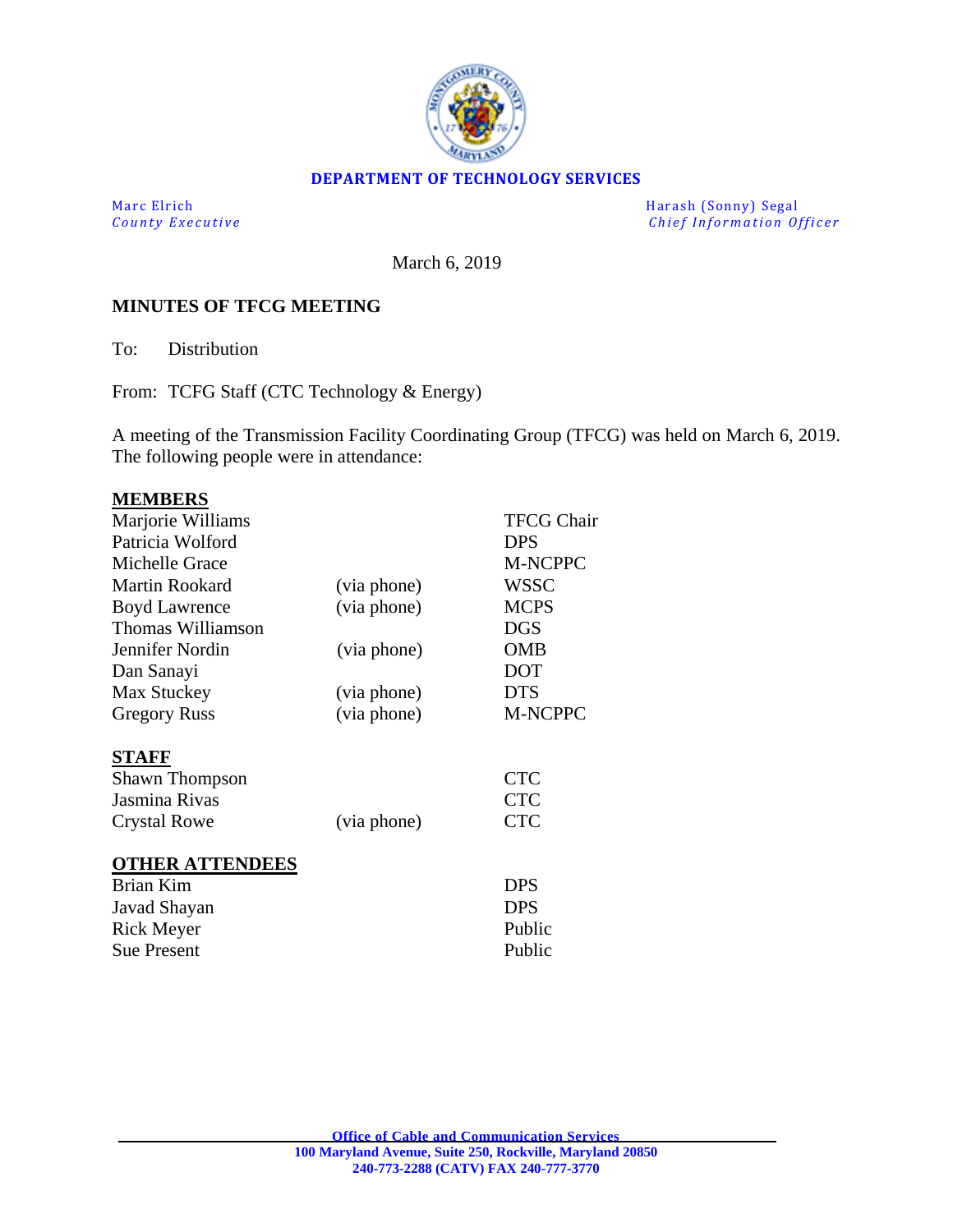Minutes of TFCG Meeting Held March 6, 2019 Page 2 of 5

### **Action Item: Meeting Minutes**

**Motion:** Patricia Wolford moved that the February minutes be approved as written. Michelle Grace seconded the motion. Gregory Russ and Max Stuckey abstained from voting due to being absent from the last meeting. All other members approved the February minutes.

### **Action Item: Consent Agenda:**

### **Consent Agenda**

*1. Application Number:* 2018110612 *Type:* Minor Modification *Received (date):* 1/23/2019 *Revised:* 2/5/2019

*Applicant:* AT&T Wireless *Site Name/Location:* Pepco 68-S*/*17099 Riffle Ford Rd, Germantown *Zoning Standard:* R-200 *Property Owner:* Pepco *Description:* Remove nine antennas and add six antennas at 126' on an existing 128' tower. *Tower Coordinator Recommendation:* Recommended. Recommendation is subject to compliance with all applicable laws.

*2. Application Number:* 2019010718 *Type:* Minor Modification *Received (date):* 1/25/2019 *Revised:* 2/6/2019

 *Applicant:* T-Mobile *Site Name/Location:* White Oak Apartments*/*11550 Stewart Ln, Silver Spring *Zoning Standard:* R-20 *Property Owner:* Percontee, Inc *Description:* Remove three antennas and add six antennas at 82'/88' on an existing 73' building. *Tower Coordinator Recommendation:* Recommended. Recommendation is subject to compliance with all applicable laws.

- *3. Application Number:* 2019010723 *Type:* Minor Modification *Received (date):* 1/29/2019 *Applicant:* Sprint/Nextel *Site Name/Location:* Seneca Ayr Farm*/*13100 Old Baltimore Rd West, Boyds *Zoning Standard:* IL-1.0 *Property Owner:* Linthicum Properties Management LLC *Description:* Remove three antennas and three RRHs. Add three antennas at 140' on an existing 140' monopole. *Tower Coordinator Recommendation:* Recommended. Recommendation is subject to compliance with all applicable laws.
- *4. Application Number:* 2019010713 *Type:* Minor Modification *Received (date):* 1/22/2019 *Revised:* 2/4/2019

*Revised:* 2/8/2019

*Applicant:* Sprint/Nextel

*Site Name/Location:* Londonderry Apts*/*17060 King James Way, Gaithersburg *Zoning Standard:* R-10 *Property Owner:* Londonderry Afforadable LLC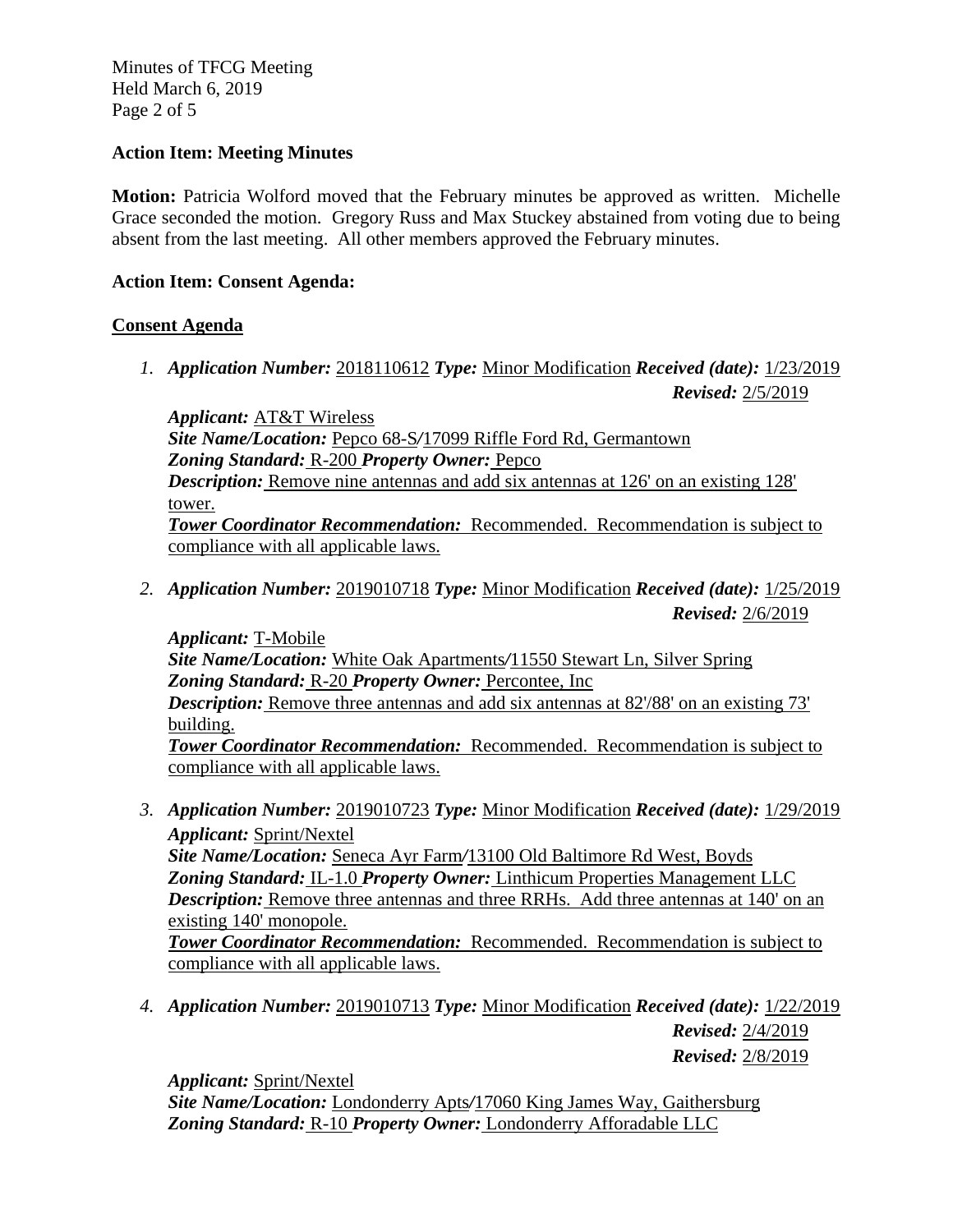Minutes of TFCG Meeting Held March 6, 2019 Page 3 of 5

> *Description:* Remove four antennas and three RRHs. Add six antennas and nine RRHs at 85'/86'9"/100'/101'9" on an existing 85' building. *Tower Coordinator Recommendation:* Recommended. Recommendation is subject to compliance with all applicable laws.

*5. Application Number:* 2019010720 *Type:* Minor Modification *Received (date):* 1/28/2019 *Revised:* 2/8/2019

*Applicant:* T-Mobile *Site Name/Location:* Core Building*/*12800 Middlebrook Rd, Germantown *Zoning Standard:* CR-2.0 *Property Owner:* Gunners Lake Thirteen LP *Description:* Remove and replace nine antennas and four RRHs. Add fourteen RRHs at 65' on an existing 68' building.

*Tower Coordinator Recommendation:* Recommended. Recommendation is subject to compliance with all applicable laws.

*6. Application Number:* 2019010658 *Type:* Minor Modification *Received (date):* 1/23/2019 *Revised:* 2/12/2019

*Applicant:* AT&T Wireless

*Site Name/Location:* Well Lane Water Tank*/*11400 Woodglen Dr & Executive Blvd, Rockville

*Zoning Standard:* CR-3.0 *Property Owner:* WSSC

*Description:* Remove and replace six antennas and nine RRHs at 99' on an existing 105' water tank.

**Tower Coordinator Recommendation:** Conditioned on the applicant providing written approval from WSSC of the attachment at the time of permitting. Recommendation is subject to compliance with all applicable laws.

*7. Application Number:* 2019020730 *Type:* Minor Modification *Received (date):* 2/5/2019 *Revised:* 2/15/2019

*Applicant:* AT&T Wireless

*Site Name/Location:* Woodside Water Tank*/*1945 Seminary Pl, Silver Spring *Zoning Standard:* R-60 *Property Owner:* WSSC

*Description:* Add a 4' x 5' concrete pad in the existing equipment compound. Place a 20KW diesel generator on concrete pad.

**Tower Coordinator Recommendation:** Conditioned on the applicant providing written approval from WSSC of the attachment at the time of permitting. Recommendation is subject to compliance with all applicable laws.

*8. Application Number:* 2019010721 *Type:* Minor Modification *Received (date):* 2/1/2019 *Revised:* 2/20/2019

*Applicant:* T-Mobile

*Site Name/Location:* Clark Building*/*7500 Old Georgetown Rd, Bethesda *Zoning Standard:* CR-8.0 *Property Owner:* Clark Office Bldg LP *Description:* Remove five antennas and three RRHs. Add six antennas and six RRHs at 215' on a 209' building.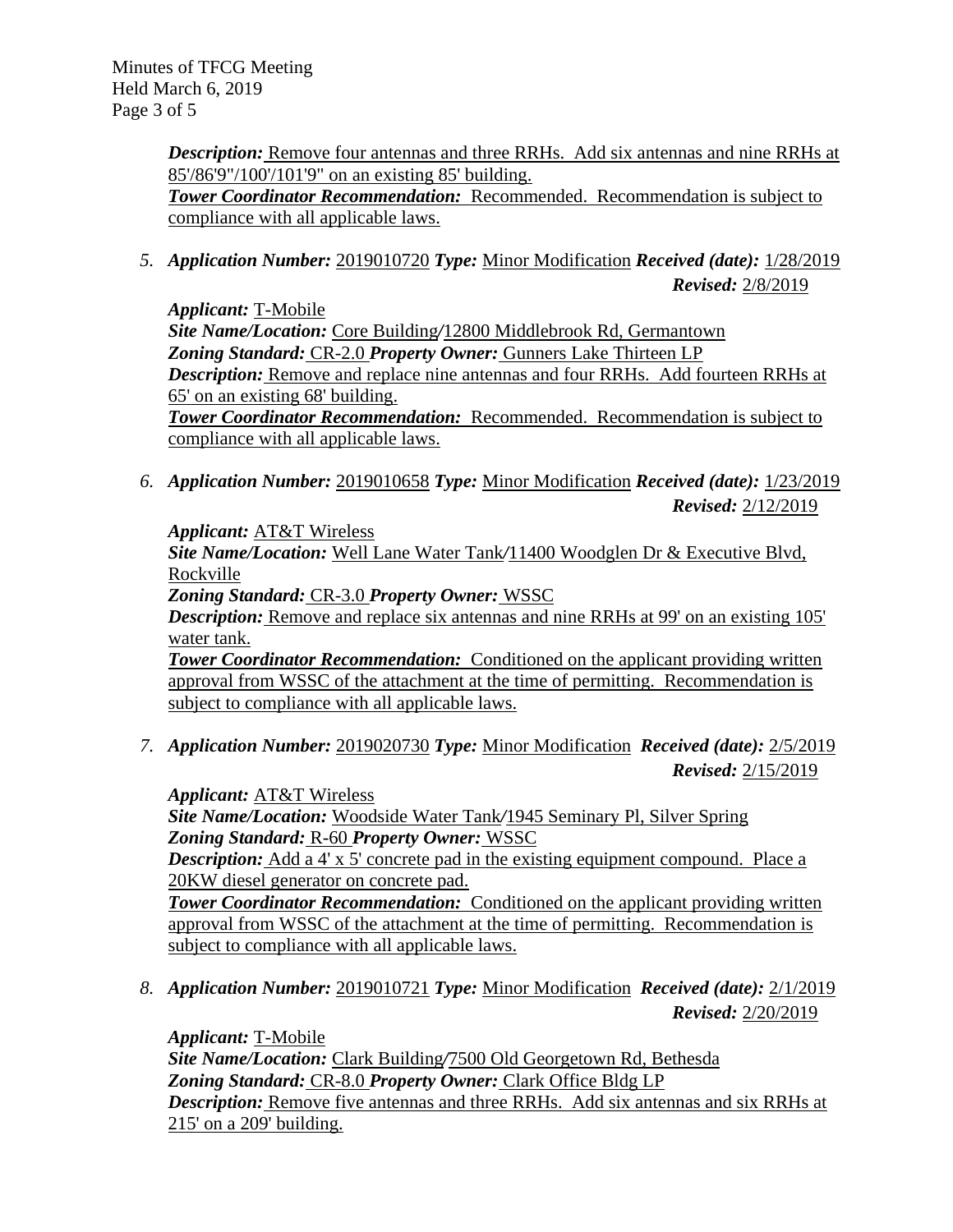# *Tower Coordinator Recommendation:* Recommended. Recommendation is subject to compliance with all applicable laws.

**Motion**: Gregory Russ moved that items #1 through #8 on the Consent Agenda be recommended. Martin Rookard seconded the motion and it was unanimously recommended.

# **Regular Agenda**

*9. Application Number:* 2019010711 *Type:* Colocation *Received (date):* 1/18/2019 *Revised:* 2/1/2019 *Revised:* 2/4/2019

*Applicant:* AT&T Wireless *Site Name/Location:* Knights of Columbus 2*/*17001 Overhill Rd, Derwood *Zoning Standard:* RE-1 *Property Owner:* Mont. Council K-C Bldg Corp. *Description:* Attach six antennas and nine remote radio heads (RRH) at 142' on an existing 150' monopole. Equipment to be installed within an existing fenced compound. *Tower Coordinator Recommendation:* Recommended with condition that applicant must apply to the Board of Appeals for a modification of the existing Special Exception (S-888) if necessary. Recommendation is subject to compliance with all applicable laws.

Jasmina Rivas summarized the application.

**Motion:** Michelle Grace moved that the application be recommended. Boyd Lawrence seconded the motion and it was unanimously recommended.

*10. Application Number:* 2018120624 *Type:* Colocation *Received (date):* 12/6/2018 *Revised:* 12/28/2018

*Applicant:* T-Mobile *Site Name/Location:* Pepco 802422-090050*/*902 Merrimac Dr, Takoma Park *Zoning Standard:* CRT-1.5 *Property Owner:* Takoma Park ROW **Description:** Add one omni-directional antenna at 51'5" on an existing 48'4" wooden Pepco utility pole. An equipment shroud will also be attached to the side of the existing utility pole. *Tower Coordinator Recommendation:* Recommended with condition on the applicant working and obtaining a Takoma Park ROW Permit with the City of Takoma Park. Recommendation is subject to compliance with all applicable laws.

Marjorie Williams gave a summary of the history of this application. She explained that Pepco filed a permit with the City of Takoma Park in 2017 to replace an existing 34' utility pole with a 48'4" pole to accommodate a third-party attachment. The permit was approved in September 2017 and Pepco replaced the utility pole prior to the expiration of the permit in March 2018.

Crown Castle applied to the TFCG to colocate on this site (i.e., the proposed taller pole) on behalf of T-Mobile in December 2017, but tabled the application in February 2018 (prior to the TFCG meeting that month) and subsequently withdrew the application. Crown Castle submitted